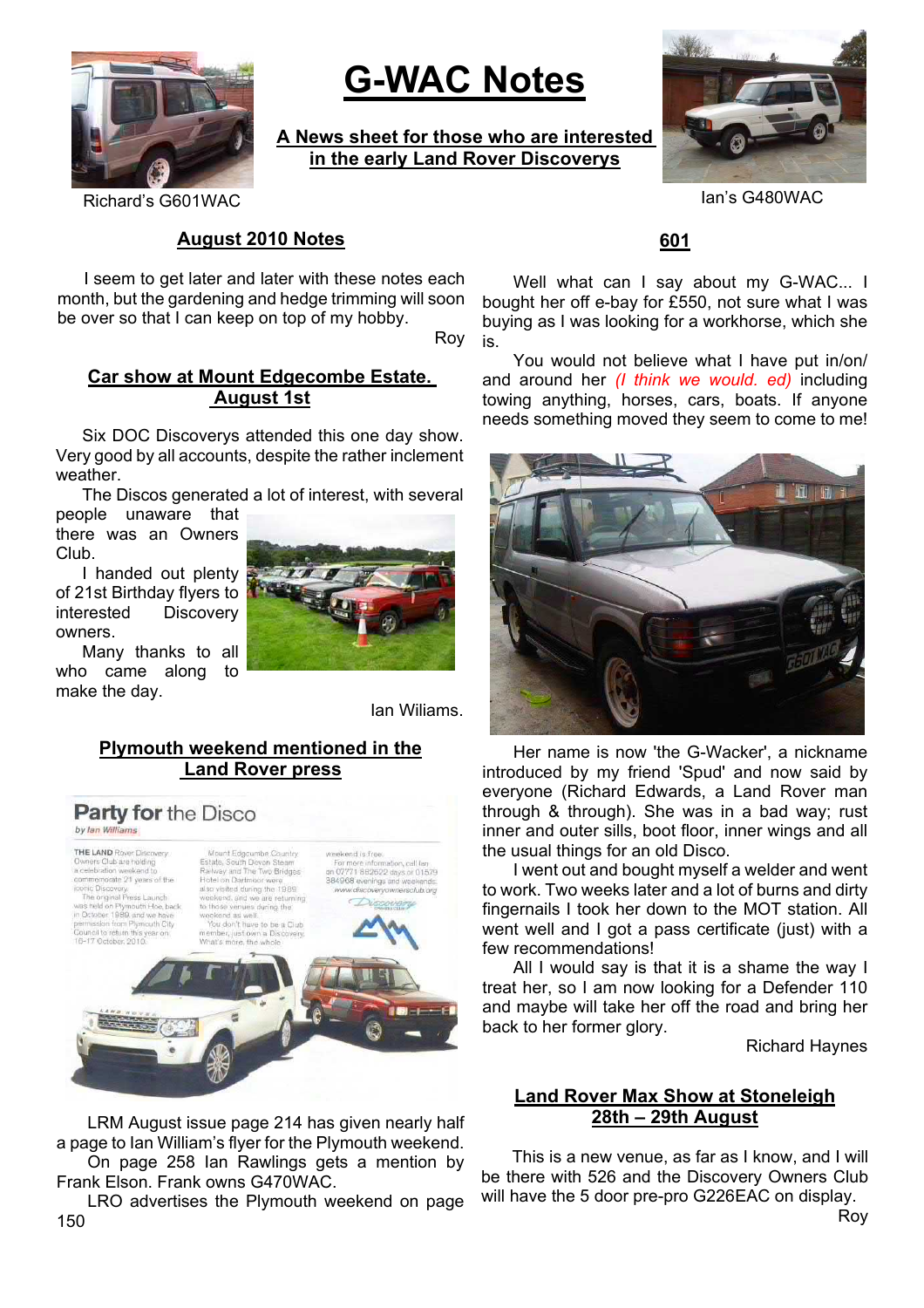# **Plymouth.16th –17th October**

With only a few weeks to go, laid out below is the expected programme for the Celebration Weekend:

#### Saturd**ay 16th October**

Meet on The Hoe, Plymouth, PL1 2NZ, at 9.00-9.30am.

Register your name and address and park as instructed.

Depart around 12.30pm. Travel via the Torpoint Ferry, to Mount Edgcumbe Estate, PL10 1HZ. Expected arrival time 2.00pm.

Depart Mount Edgcumbe, approx 4.30pm

Social Evening at The Holland Inn, Callington Road, Hatt, Saltash. PL12 6PJ. 7.00 for 7.30pm. **Sunday 17th October**

Meet at the Tesco Superstore, Lee Mill, Plymouth, PL21 9PE. 9.00-9.30am. Depart 10.00am sharp. Expected arrival time at South Devon Steam Railway, TQ11 0DZ. 10.00-10.30am. Depart approx 1.00-1.30pm.

Travel via Dartmoor scenic drive to Two Bridges Hotel, Princetown, PL20 6SW. Expected arrival time 3.00pm. Depart at your leisure.

The above is correct at this present time. Alterations may be made if required. Route directions and basic maps will be printed out and distributed on the morning of both days.

If you need any more information, call me on 01579 384968 or 07771 882622.

#### **Saturday 16th Buffet/Social**

We have 30 confirmed guests for this event and the venue (Holland Inn) is now booked. It is intended to hold a raffle for a couple of charities during this evening and tickets will be on sale all day.

Mail Order 4x4 and Tamar 4x4 are in the process of donating items; I have contacted Land Rover to see if they are interested in coming along or even donating a prize

Roger Young's, the local Land Rover Dealership has donated two Land Rover umbrellas and (the Icing on the cake): - A voucher for a Half Day's Land Rover Experience, venue of your choice for two

Ian



#### **480 for sale**

I have listed 480 on Ebay, the reserve on there is £3495, not that I expect it to go, but again it will test the waters on the value of our cars.

She really could go and if anyone wants to make me a sensible offer then she could be a nice Christmas present for you.

Other than that I'll tuck her away for the winter in her nice cosy garage.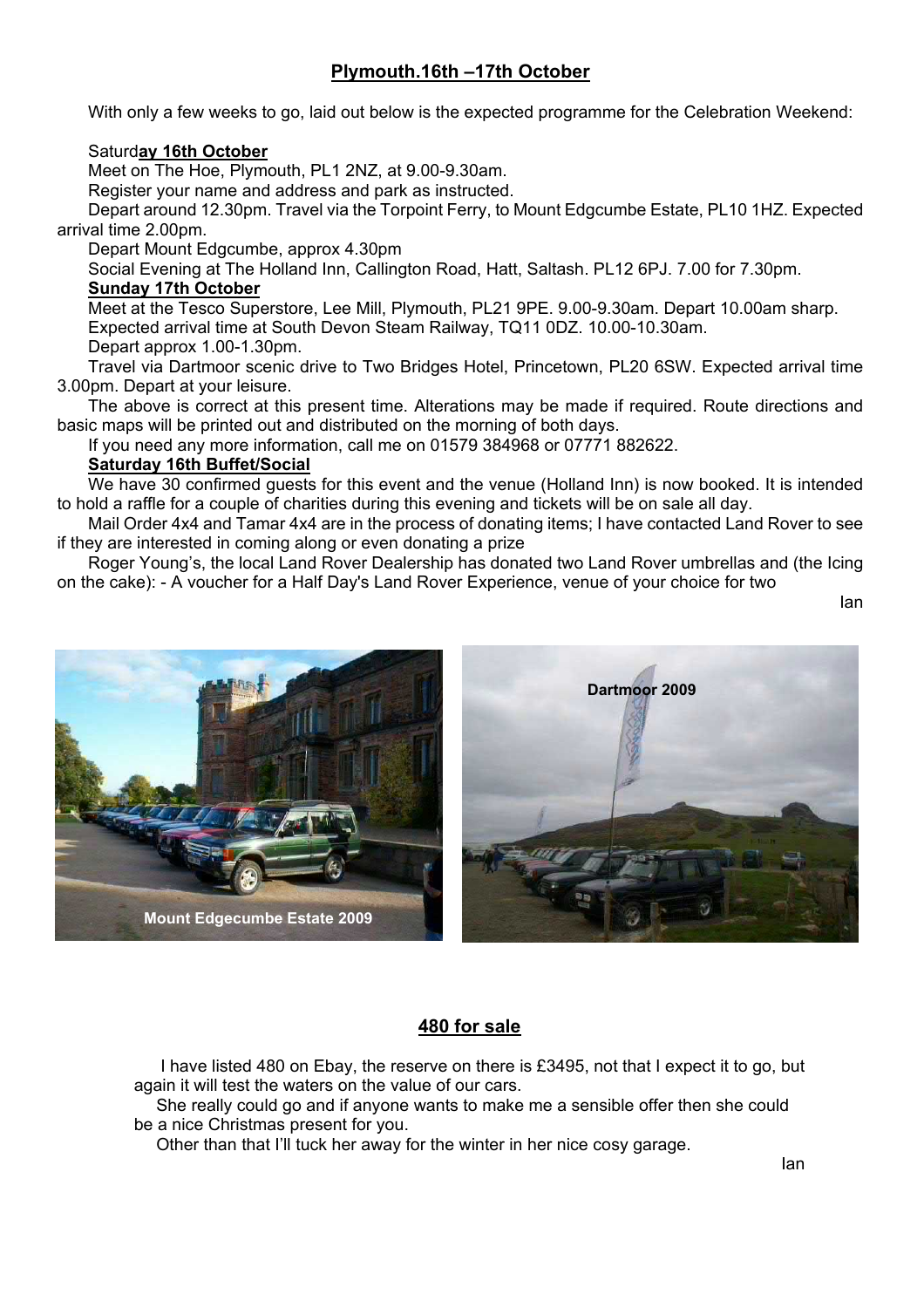| B62 COH & C60 JKG | Phill Bashall (The Dunsfold Collection)          |
|-------------------|--------------------------------------------------|
| C742HUH           | Charles Whitaker.                                |
| G41 VHA           | <b>Simon Tinkler</b>                             |
| G67 RYJ           | Peter King                                       |
| G226EAC           | <b>Discovery Owners Club</b>                     |
| G279WAC           | Neal                                             |
| G302WAC           | <b>Sandy Andrews</b>                             |
| G310WAC           | Mark Simpson                                     |
| G311WAC           | Ivor Ramsden                                     |
| G316WAC           | David Cox                                        |
| G406WAC           | Andy Baker.                                      |
| G410WAC           | Robin Jeffery                                    |
| G457WAC           | Mark Wheatley                                    |
| G463WAC & G480WAC | lan Rawlings.                                    |
| G465WAC & G526WAC | Roy Preston.                                     |
| G469WAC & G524WAC | Lee Barnett                                      |
| G470WAC           | Frank Elson.                                     |
| G477WAC           | Sold by Dean Steadman to new owner in Wiltshire. |
| G478WAC & G610WAC | Meghan & Gary Timmins                            |
| G482WAC           | Jeremy Jackson                                   |
| G486WAC           | John Capewell.                                   |
| G488WAC           | <b>Clive Richfield</b>                           |
| G490WAC           | Rob Ivins                                        |
| G510WAC           | <b>Nick Prior</b>                                |
| G511WAC           | <b>Colin Crossley</b>                            |
| G534WAC           | Nicholas Webb                                    |
| G563WAC           | David Spirett                                    |
| G601WAC           | <b>Richard Haynes</b>                            |
| G603WAC           | lan Redfern.                                     |
| G635WAC           | Alec Gatherer                                    |
| G711YRY           | <b>Peter Hares</b>                               |
| G834FPR           | Sue Harvey                                       |
| G987LKU           | <b>Andy Greer</b>                                |
| H776POJ           | Duncan Campbell                                  |
| H871EWK           | <b>Mark Hardwick</b>                             |
| 3656 TW 24        | Keith S L Daffern. (France)                      |

# **Other known cars**

G401WAC, G466WAC, G496WAC, G521WAC, G525WAC, G602WAC, G640WAC



# **G-WAC Notes on website**

Brian Radford of Northmead 4x4 is keeping up to date with his copy of the Notes on his website. All the back issues are there from the start in May 2007. He also has another website to advertise Classic Rallies and shows.

Have a look at the sites www.northmead4x4.co.uk/gwac\_discoverys.htm www.classicrallies.co.uk/index.htm